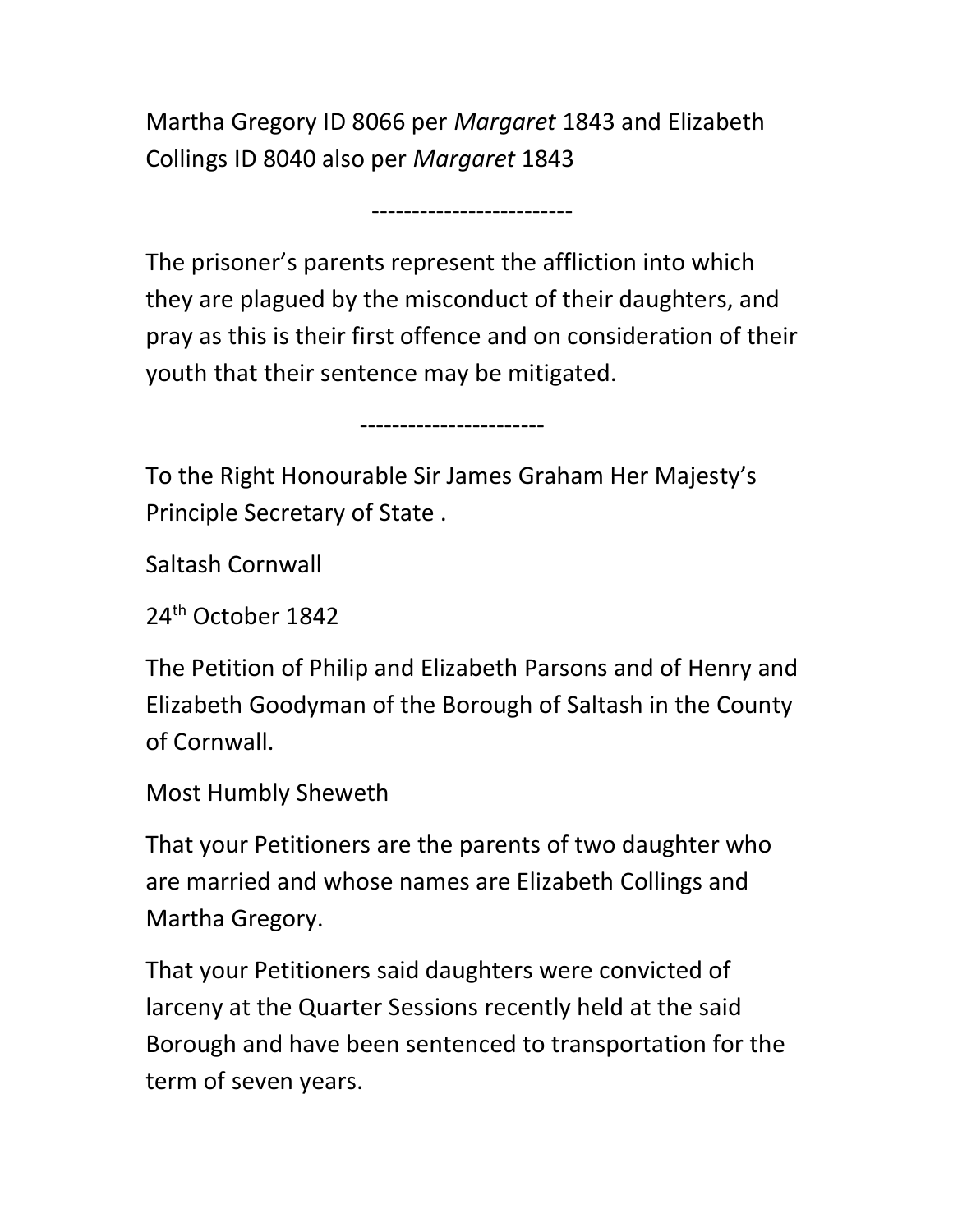That your Petitioners note on the  $[$   $]$   $[$   $]$ impurging the conduct of the Magistrate yet  $[$  ] with grief and bitterly deploring the degradation and ruin which the [ ] of their unhappy daughters had thus brought upon themselves venture most humbly to state for your merciful consideration .

That the offence of which they have been found guilty is their first.

That they are both young Elizabeth Collings being only nineteen and Martha Gregory who is far advanced in a state of pregnancy is not yet eighteen years of age.

That your Petitioners most humbly and earnestly implore your merciful consideration of the case of their said unhappy daughters and earnestly pray that you will be pleased to grant a mitigation of their punishment, thereby hoping while such a mitigation [ ] punishment might satisfy the offended laws of the country, the consequences of [ may be impressed upon their feelings as to produce a thorough [  $\qquad$  ] of their future lives.

And your Petitioners as in duty bound will ever pray

Philip Parsons and Elizabeth Parsons

Parents of Elizabeth Collings

Henry Goodman and Betsey Goodman

Parents of Martha Gregory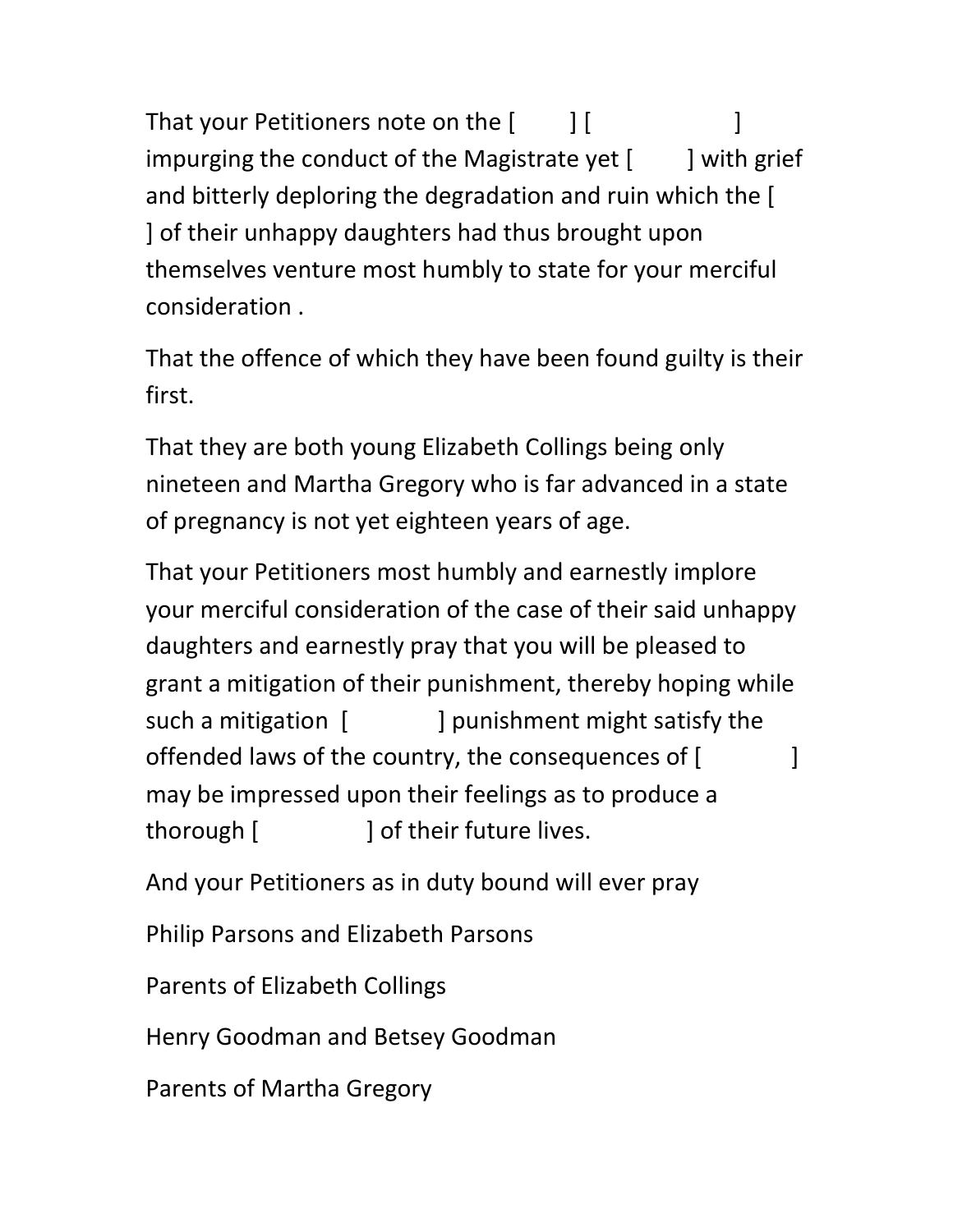To the Right Honourable Sir James Graham Secretary of State for the Home Department.

The most humble Petition of Henry Goodman father of Martha Gregory a prisoner in Saltash Gaol.

Saltahs

Cornwall near Devonport

------------------------------------

224<sup>th</sup> November 1842

Sheweth

That your Petitioner with extreme regret for being thus troublesome , but begs leave to state that he daughter is now in Saltash Prison Cornwall under the sentence of transportation for 7 years for stealing of calico from a shop in Saltash , that she is about 7 months in the state of pregnancy 18 years of age the first time in that state in being the first year of her marriage, your Petitioner therefore ask humbly pray your Honour will be graciously pleased to take the case into consideration and grant her to be allowed to lie in there, or to be placed in the Penitentiary for her accouchmant and there to remain if it should seem meet, when she may make herself useful, and be the means of her repentance and caution her from the evil of keeping bad company in future, and restore her to her former good character, that she may be again useful to society and be a guide to her future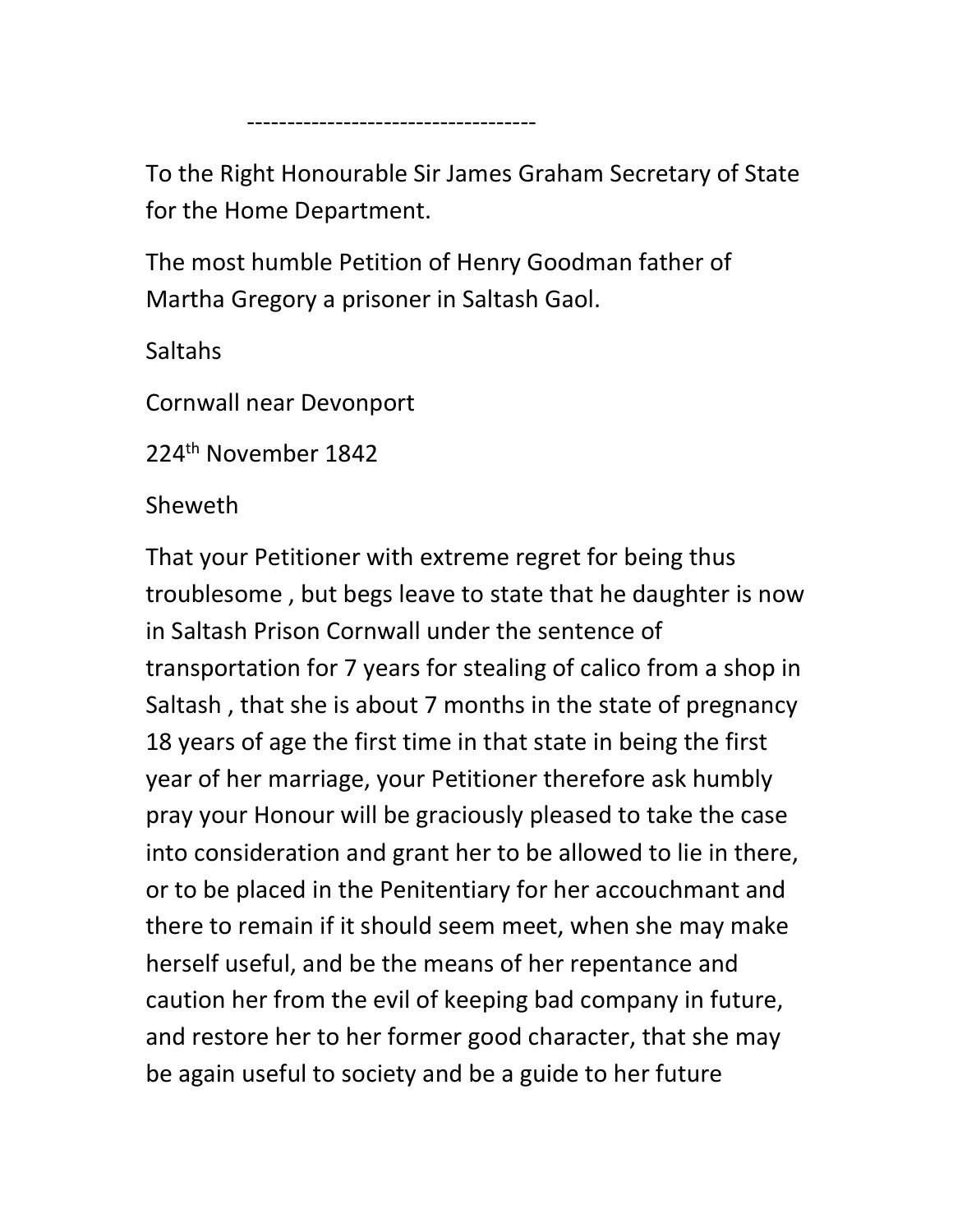conduct , imploring sympathy with a compliance and an answer and a forgiveness of this intrusion in consequence of her age, and very unpleasant and deplorable present situation, mercy is solicited.

And your Petitioner as in duty bound will ever pray.

Henry Goodman

--------------------------------------

2<sup>nd</sup> Application

Let the prisoner proceed on her voyage

----------------------------------

Have the medical report of her pregnancy GG

She is fit for the voyage tho' pregnant and would be taken case of if delivered, it is the present course.

Embarked for V.D.L.

Transport – GG

---------------------------------------------------------------------------------

Martha Gregory aged 19

And

Elizabeth Collings aged 19

Saltash Quarter Sessions October 1842

Larceny